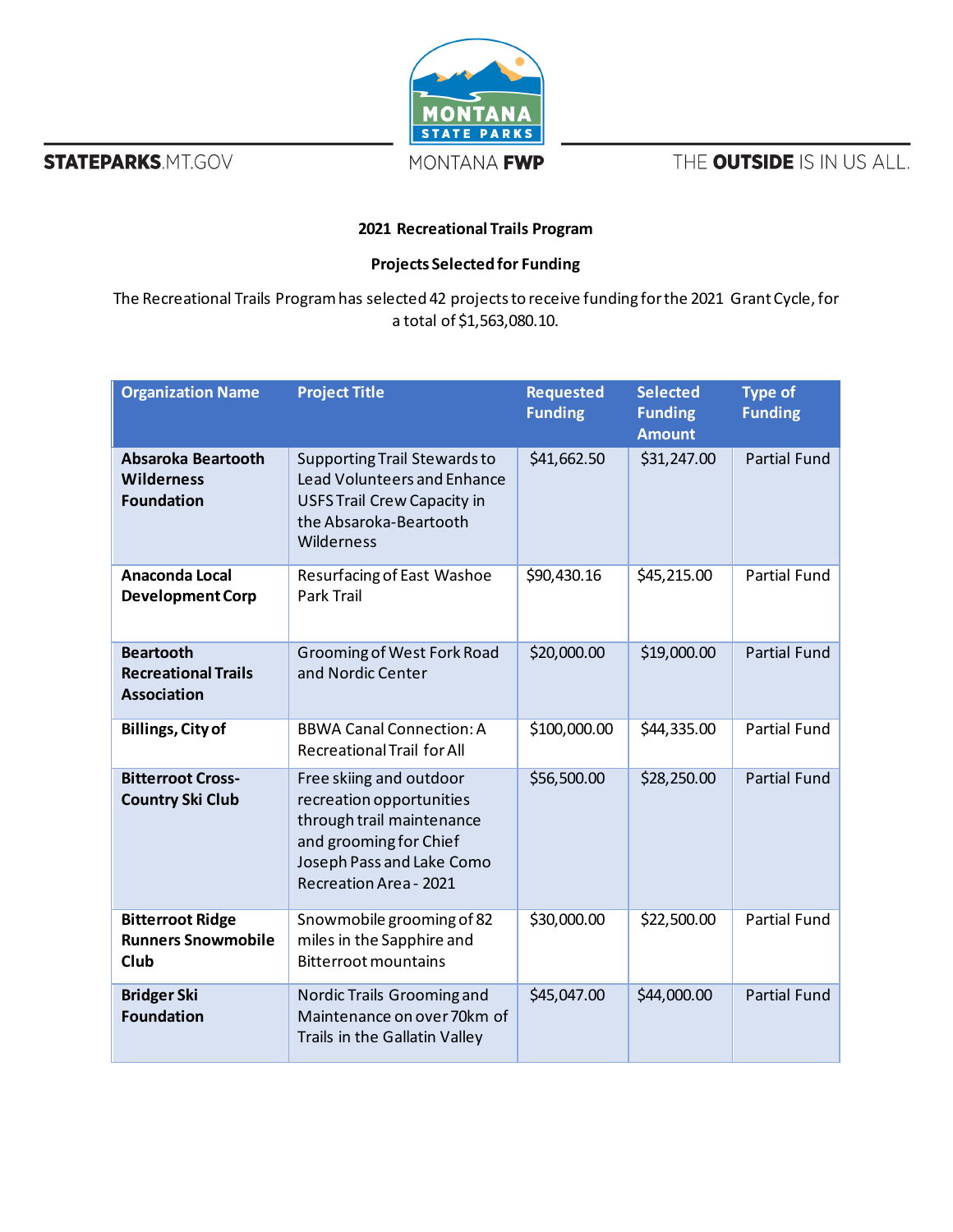| <b>Flathead Snowmobile</b><br>Association                                 | <b>Flathead Snowmobile Assoc</b><br><b>Grooming RTP Grant Cycle</b><br>2021                                                                                                                                   | \$65,000.00  | \$48,750.00 | Partial Fund        |
|---------------------------------------------------------------------------|---------------------------------------------------------------------------------------------------------------------------------------------------------------------------------------------------------------|--------------|-------------|---------------------|
| <b>Glacier Nordic Club</b>                                                | <b>Big Mountain Nordic Trail</b><br><b>Grooming and Maintenance</b><br>Project - 2021                                                                                                                         | \$20,000.00  | \$15,000.00 | <b>Partial Fund</b> |
| <b>Jack Creek Preserve</b><br><b>Foundation</b>                           | Jack Creek Preserve Trail<br>Maintenance - Accessing the<br>Lee Metcalf Wilderness                                                                                                                            | \$21,300.00  | \$10,650.00 | Partial Fund        |
| <b>Jackpine Savages</b><br><b>Snowmobile Club of</b><br><b>Wise River</b> | Jackpine Savages Snowmobile<br>Club Trailer Upgrade                                                                                                                                                           | \$27,660.00  | \$27,660.00 | <b>Full Fund</b>    |
| <b>Kings Hill Grooming</b><br><b>Association</b>                          | Little Belt Mountains<br>grooming and trail<br>maintenance                                                                                                                                                    | \$69,600.00  | \$52,200.00 | Partial Fund        |
| <b>Lake Elmo State Park</b>                                               | Lake Elmo State Park<br>Shoreline Trail Improvement                                                                                                                                                           | \$100,000.00 | \$50,000.00 | <b>Partial Fund</b> |
| <b>Lincoln County Port</b><br><b>Authority</b>                            | Rehabilitation of J Neils Trail<br>Libby, MT                                                                                                                                                                  | \$58,864.00  | \$29,432.00 | Partial Fund        |
| <b>Livingston HealthCare</b><br>(Billings Clinic<br>Affiliate)            | Alpenglow shared use path                                                                                                                                                                                     | \$65,200.00  | \$48,900.00 | <b>Partial Fund</b> |
| <b>Missoula Nordic Ski</b><br>Club                                        | Grooming approximately 20<br>miles of cross-country ski<br>trails at four locations in the<br>Missoula, Montana, area for<br>the 2021-2022 and 2022-2023<br>ski seasons plus grooming<br>equipment purchases. | \$36,476.00  | \$27,357.00 | <b>Partial Fund</b> |
| <b>Missoula Snowgoers</b><br>Snowmobile<br><b>Association</b>             | Lolo and Garnet Snowmobile<br><b>Trail System Grooming</b>                                                                                                                                                    | \$50,000.00  | \$37,500.00 | Partial Fund        |
| <b>Montana</b><br><b>Conservation Corps-</b><br><b>Western Wildlands</b>  | Wallman Trail Reroute -<br>Rattlesnake National<br><b>Recreation Area</b>                                                                                                                                     | \$48,000.00  | \$36,000.00 | Partial Fund        |
| <b>Montana Trout</b><br><b>Unlimited</b>                                  | Middle Fork Judith River Trail<br>Reroute, Phase 3 - Arch<br>Coulee Connector                                                                                                                                 | \$21,580.26  | \$21,580.26 | Full                |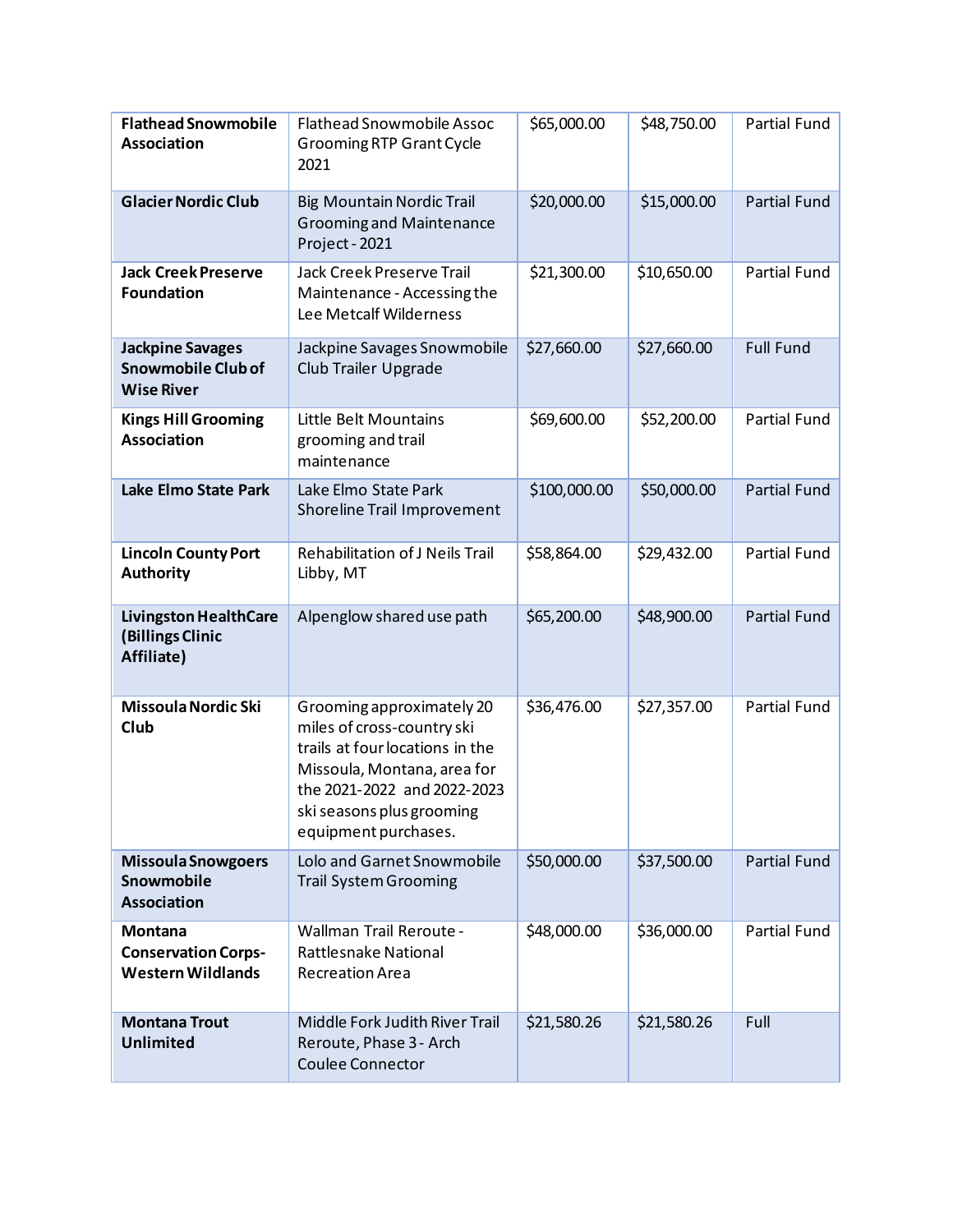| <b>National Park Service-</b><br><b>Yellowstone National</b><br>Park                                          | Sportsman Lake Trail<br>Restoration                                                                             | \$12,450.00  | \$12,450.00 | Full                |
|---------------------------------------------------------------------------------------------------------------|-----------------------------------------------------------------------------------------------------------------|--------------|-------------|---------------------|
| <b>Powell County</b>                                                                                          | Powell County - Old<br>Yellowstone Trail (Phase 2)                                                              | \$100,000.00 | \$75,000.00 | <b>Partial Fund</b> |
| <b>Seeley Lake</b><br>Driftriders, Inc.                                                                       | Seeley Lake winter trail<br>maintenance and grooming                                                            | \$45,000.00  | \$45,000.00 | Full                |
| <b>Selway Bitterroot</b><br><b>Frank Church</b><br><b>Foundation</b>                                          | Seven volunteer trail<br>maintenance projects for<br>2021 benefitting 36 miles of<br>wilderness trails          | \$11,064.32  | \$11,064.00 | Full                |
| Shelby, City of                                                                                               | Shelby Single-Track Mountain<br><b>Bike Trail</b>                                                               | \$59,680.00  | \$29,840.00 | <b>Partial Fund</b> |
| <b>Summit Independent</b><br><b>Living Center</b>                                                             | Phase 2 Placid Lake State Park<br>Universal Trail.                                                              | \$28,104.00  | \$28,104.00 | <b>Full Fund</b>    |
| Three Forks, City of                                                                                          | Construction of 0.8 miles of<br>asphalt trail                                                                   | \$69,999.00  | \$52,500.00 | Partial Fund        |
| <b>Troy Snowmobile Club</b>                                                                                   | Grooming, weed spraying,<br>and brushing on the Kootenai<br><b>National Forest</b>                              | \$36,000.00  | \$24,000.00 | <b>Partial Fund</b> |
| <b>USFS-Beaverhead</b><br><b>Deerlodge National</b><br><b>Forest Service-Dillon</b><br><b>Ranger District</b> | <b>Bitterroot Range Trail</b><br>Maintenance                                                                    | \$20,000.00  | \$15,000.00 | <b>Partial Fund</b> |
| <b>USFS-Custer Gallatin</b><br><b>National Forest-</b><br><b>Beartooth Ranger</b><br><b>District</b>          | <b>Beartooth Ranger District Trail</b><br><b>Maintenance Project</b>                                            | \$68,925.00  | \$51,694.00 | <b>Partial Fund</b> |
| <b>USFS-Custer Gallatin</b><br><b>National Forest-</b><br><b>Bozeman Ranger</b><br><b>District</b>            | 2021 Bozeman RD Summer<br>and Winter Trail Maintenance<br>and Volunteer Coordination<br>Project                 | \$59,415.00  | \$44,400.00 | <b>Partial Fund</b> |
| <b>USFS-Custer Gallatin</b><br><b>National Forest-</b><br><b>Gardiner Ranger</b><br><b>District</b>           | Gardiner District 2021 Winter<br>Recreation Program and<br><b>Summer Trail Structure</b><br>Replacement Project | \$62,680.00  | \$47,010.00 | <b>Partial Fund</b> |